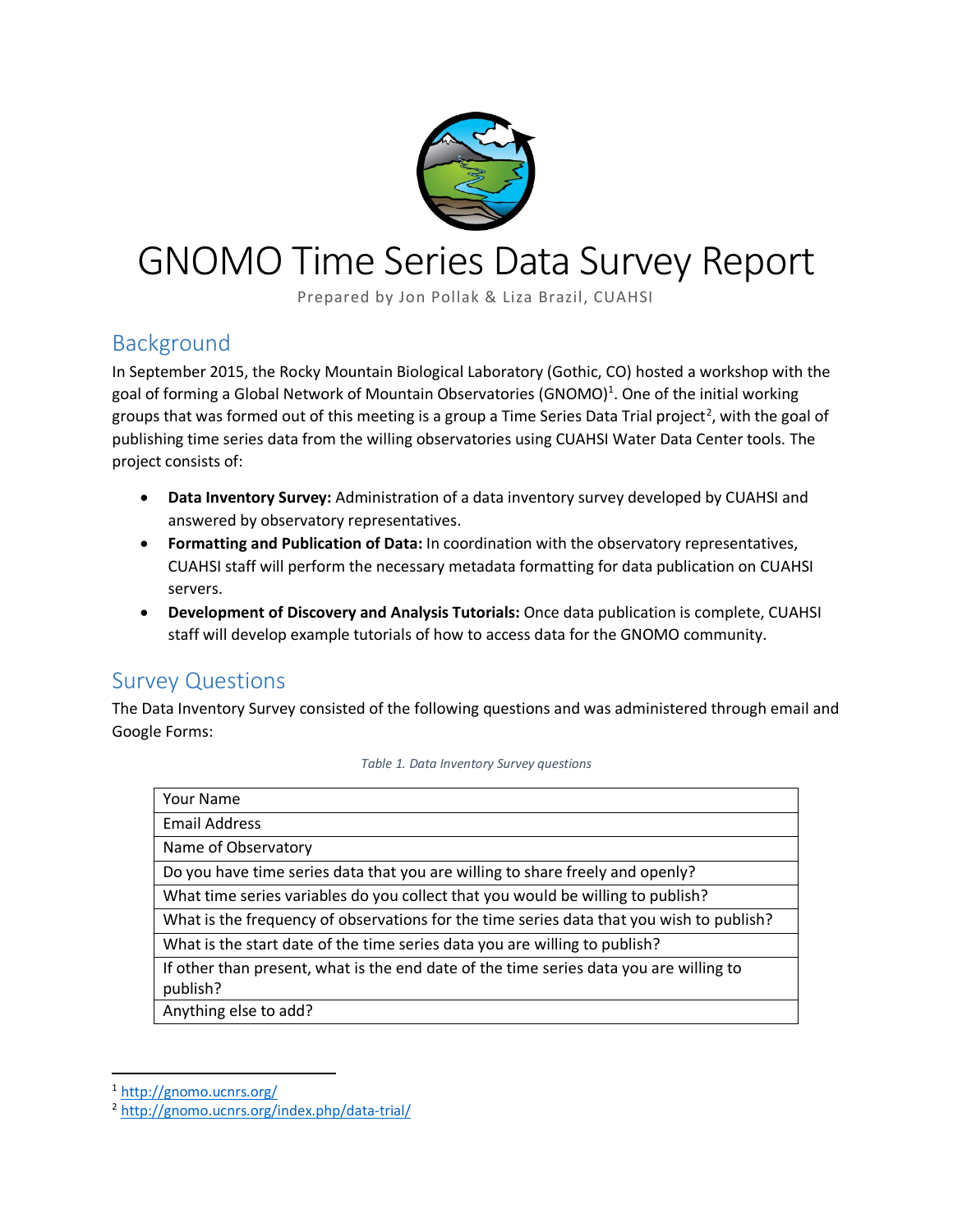#### Survey Results

Sixteen responses were received by November 1, 2015. As seen in [Figure 1,](#page-1-0) 11 out of the 16 observatory representatives are willing to move ahead with the time series publication trial given the nature of the CUAHSI Water Data Center is that published data are available openly without a specific request from the publisher. Out of these 11, the record of observations vary widely, but many have observations at least beginning in 1990 [\(Figure 2\)](#page-2-0). The most common frequencies for observations are daily and subhourly [\(Figure 3\)](#page-2-1). As might be expected, the most common parameters are meteorological, while Soil Moisture, Snow Water Equivalent, and Stream Discharge are observed at 3 or more observatories. The rest of the parameters received in the survey responses were observed at 2 or less observatories [\(Figure](#page-3-0)  [4\)](#page-3-0).



<span id="page-1-0"></span>*Figure 1. Eleven out of 16 observatories are willing to move ahead with the time series publication trial.*

The following tables and figures are limited to those observatories that are willing to share their data.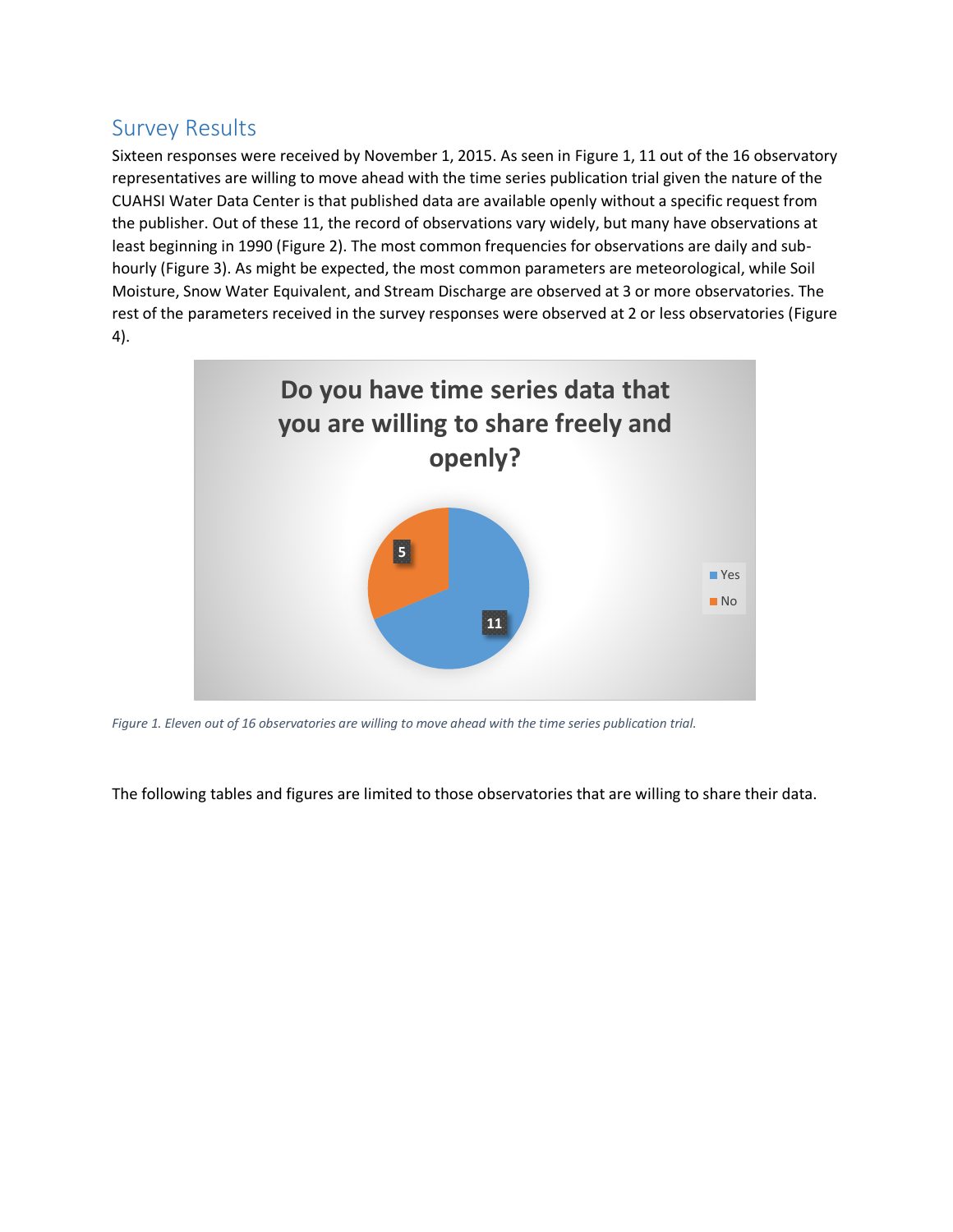

<span id="page-2-0"></span>*Figure 2. The period of record from observatories willing to publish their data ranges from over 70 years to less than 1 year. Note: One survey response omitted answering this question.*



<span id="page-2-1"></span>*Figure 3. Most time series from the observatories that are willing to publish their data are observed at a daily or sub-hourly frequency.*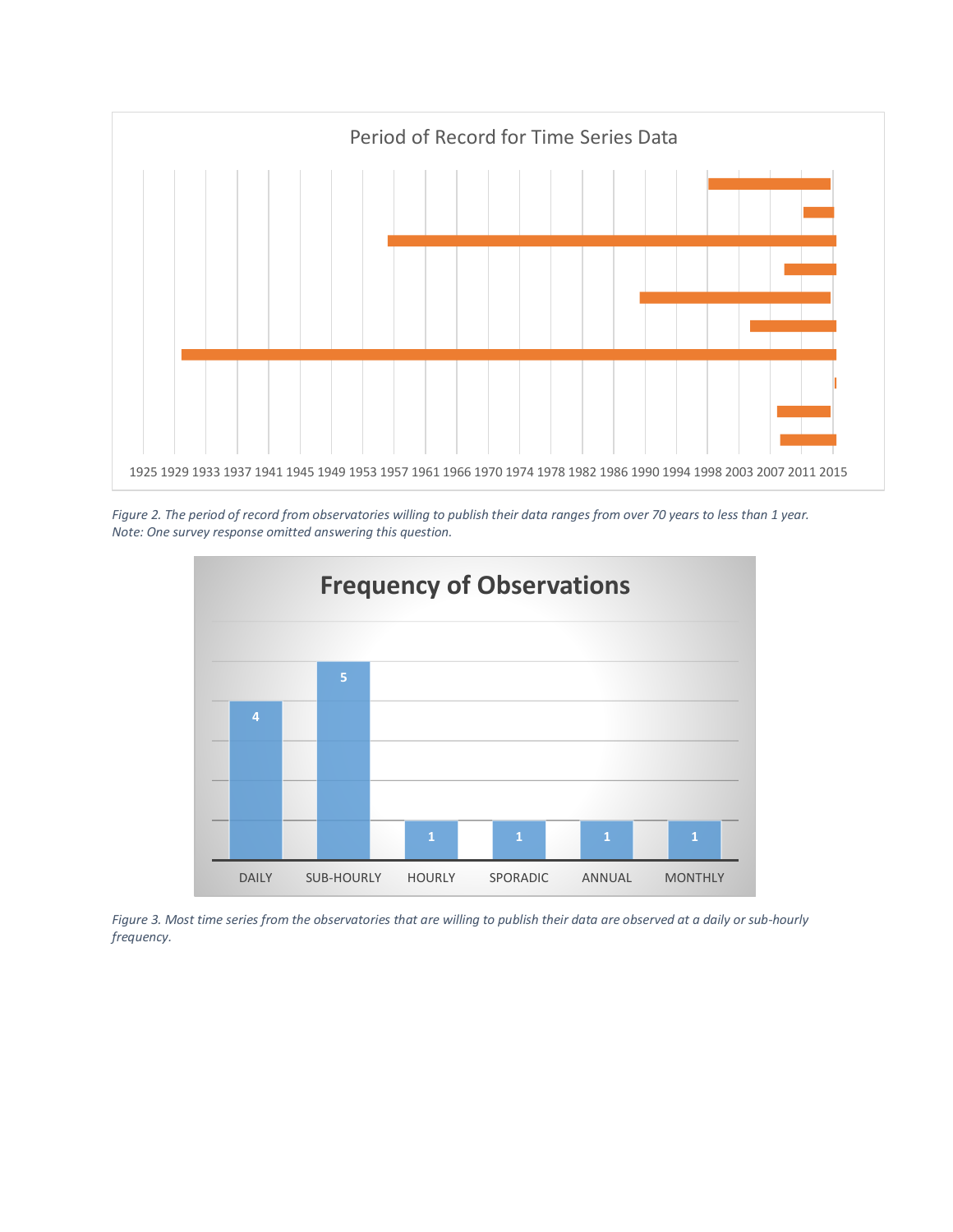

<span id="page-3-0"></span>*Figure 4. The most common parameters being observed are meteorological. Soil Moisture, SWE, and Stream Discharge also are observed at 3 or more observatories. The remaining parameters are observed at 2 or less observatories.*

### Publishing Data

*In December 2015, CUAHSI Staff will begin working with the following observatory representatives in order to obtain data to publish on CUAHSI servers. CUAHSI is willing to work with the observatories to publish all point time series data that the observatories are willing to share free and openly.* 

| <b>Contact Name</b>    | Observatory                                 |
|------------------------|---------------------------------------------|
| lan Billick            | <b>RMBL</b>                                 |
| Yan Yang               | Alpine Ecosystem Observation and Experiment |
|                        | Station of Mt. Gongga                       |
| Maria Shahgedanova     | Tuyuksu                                     |
| Derek Kauneckis        | Truckee/Carson River System                 |
| Jeff Brown             | Sagehen Creek Field Station                 |
| Uwe Boerst             | Culture Area Karakorum                      |
| Daniel Ruiz-Carrascal  | Poleka Kasue - Los Nevados                  |
| Mark Schulze           | H.J. Andrews Experimental Forest            |
| <b>Scotty Strachan</b> | NevCAN: Nevada Climate-ecohydrological      |
|                        | <b>Assessment Network</b>                   |
| <b>Bill Bowman</b>     | Niwot Ridge LTER                            |
| Jan Dick               | <b>ECN Cairngorms</b>                       |